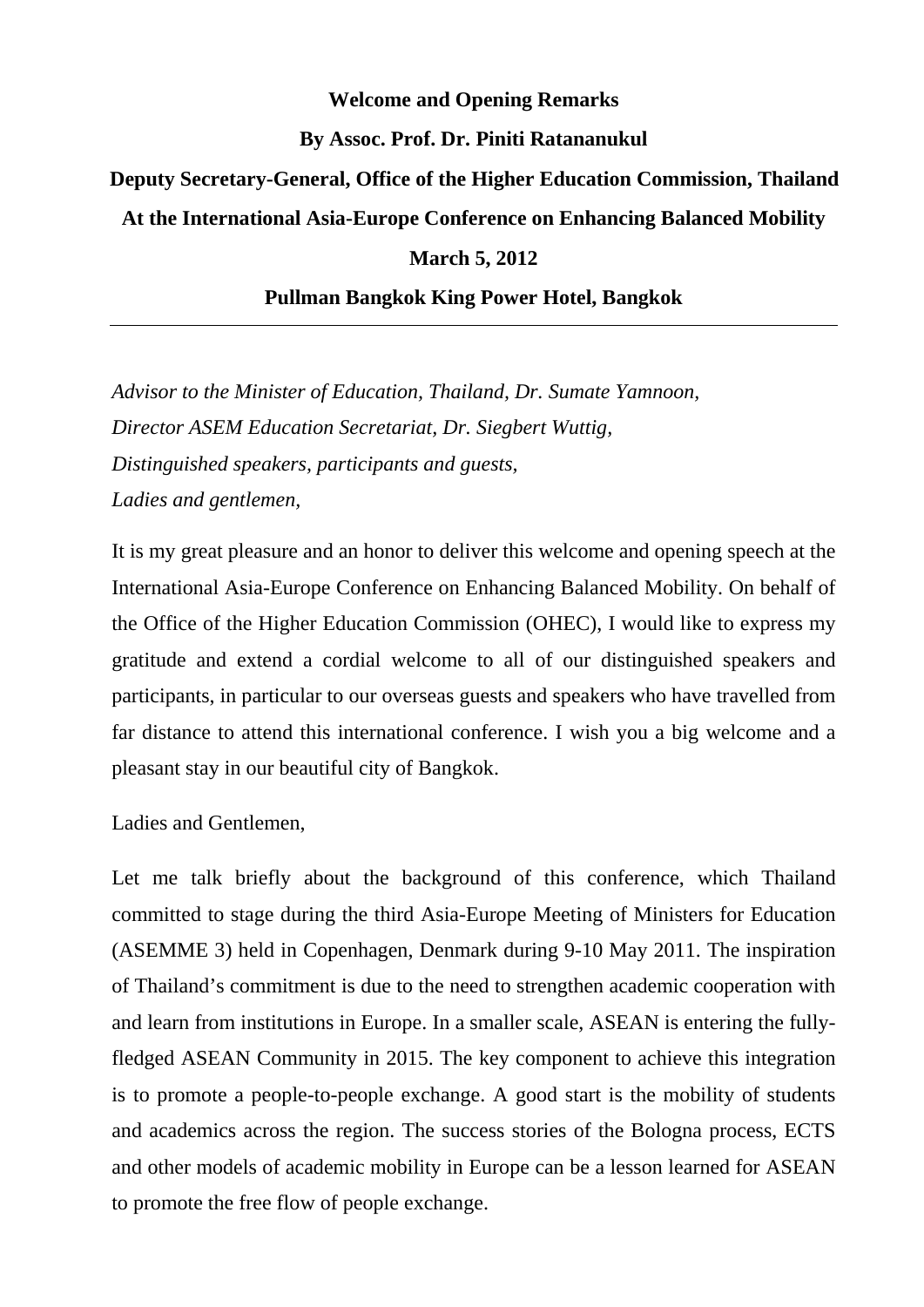In a wider scope, we can see internal changes in higher education of countries across Asia. These changes are in the areas of higher education reform, access to higher education, diversity of higher education, university governance and management, and quality assurance. These changes have reflected universities' endeavors to cope with streams of external forces brought about by the process of globalization.

Among the global trends, mobility of students and scholars seems to be the proactive phase of changes among universities in Asia and across the world. It can yield an immense impact on higher education especially in terms of enhancing "internationalization" of higher education. Mobility in higher education has been reflected in the process of internationalization of higher education, liberalization of education, transnational education, distance learning and virtual education. According to OECD, more than three million students worldwide are studying at higher education institutions outside their home countries. This is a 65 percent increasing since the year 2000.

Mobility offers open opportunities for direct exposure to other higher education environments, which enables not only academic exchanges but also upholding of quality and standards. Adding to this essence, mobility should also be used to enlarge the scope of "internationalism" among universities and their people for a better understanding of socio-economic and cultural aspects of the region as well as producing high quality manpower for the global community.

Europe is one of the world's most advanced areas in science and technology and fields of modern state of the art. Thus, it comes as no surprise to see remarkably expanded systematic inter-university cooperation between Asia and Europe in the forms of academic consortiums, networking, bilateral and multilateral activities, and partnerships as well as academic exchange of students and scholars. Asia and Europe have much to offer each other through this instrument of academic mobility.